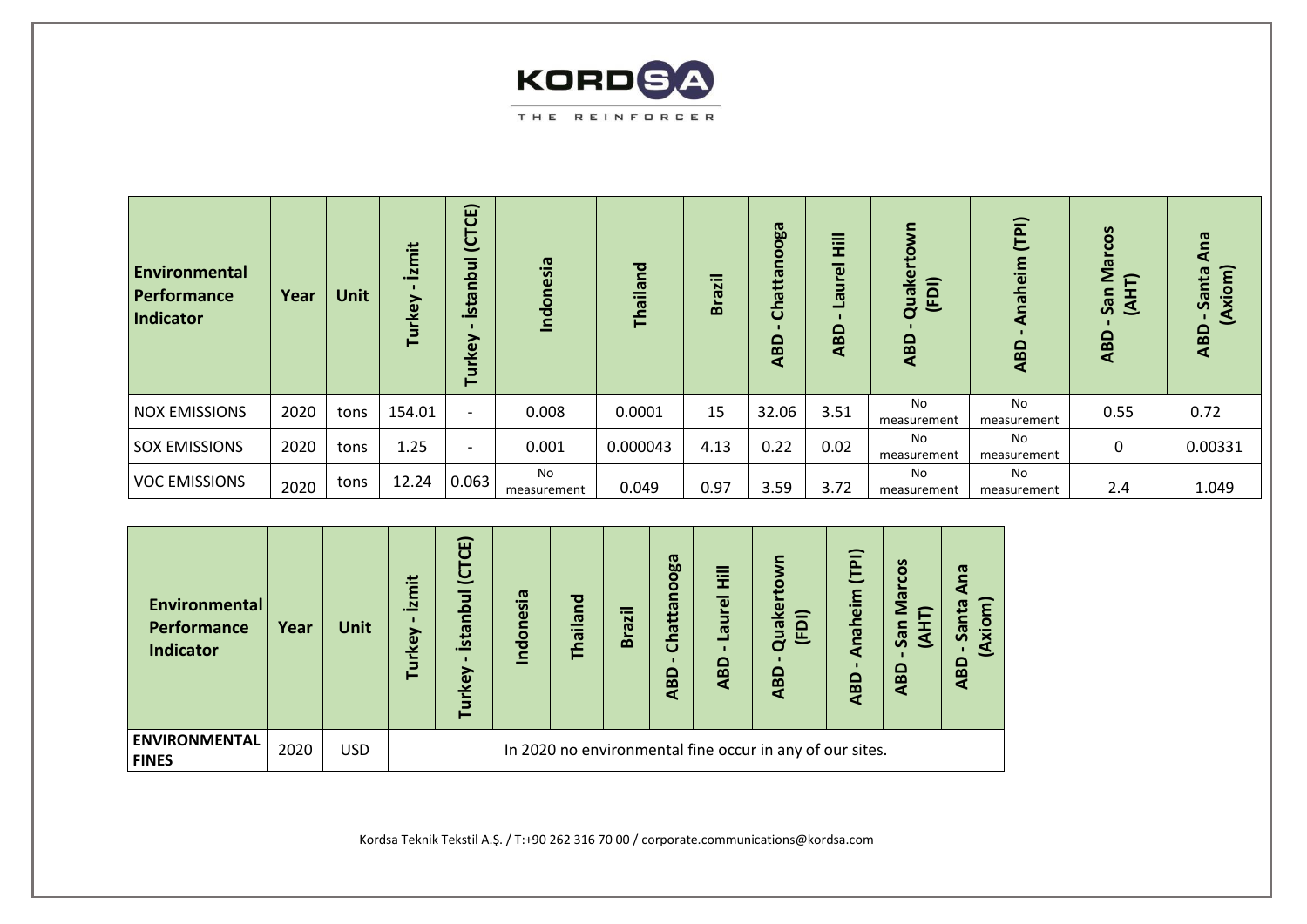

| <b>Environmental</b><br>Performance<br><b>Indicator</b> | Year | Unit   | izmit<br>Turkey | İstanbul (CTCE)<br>п.<br>Turkey | Indonesia | Thailand | <b>Brazil</b> | Chattanooga&Laurel Hill<br><b>ABD</b> | Quakertown<br>(FDI)<br><b>ABD</b> | Anaheim (TPI)<br>ABD | San Marcos<br>(AHT)<br><b>ABD</b> | Ana<br>Santa<br>(Axiom)<br><b>ABD</b> |
|---------------------------------------------------------|------|--------|-----------------|---------------------------------|-----------|----------|---------------|---------------------------------------|-----------------------------------|----------------------|-----------------------------------|---------------------------------------|
| <b>E-wastes collect</b><br>separately                   | 2020 | Yes/No | Yes             | Yes                             | Yes       | Yes      | Yes           | Yes                                   | Yes                               | Yes                  | Yes                               | Yes                                   |
| E-wastes send to<br>recycle                             | 2020 | Yes/No | Yes             | Yes                             | Yes       | Yes      | Yes           | Yes                                   | Yes                               | Yes                  | Yes                               | Yes                                   |
| E-waste amount                                          | 2020 | tons   | 11.38           | $\mathbf 0$                     | 1.6       | 0.06     | 1.34          | 0,79                                  | $\mathbf 0$                       | 0                    | <1                                | 0.05                                  |

Kordsa Teknik Tekstil A.Ş. / T:+90 262 316 70 00 / [corporate.communications@kordsa.com](mailto:corporate.communications@kordsa.com)